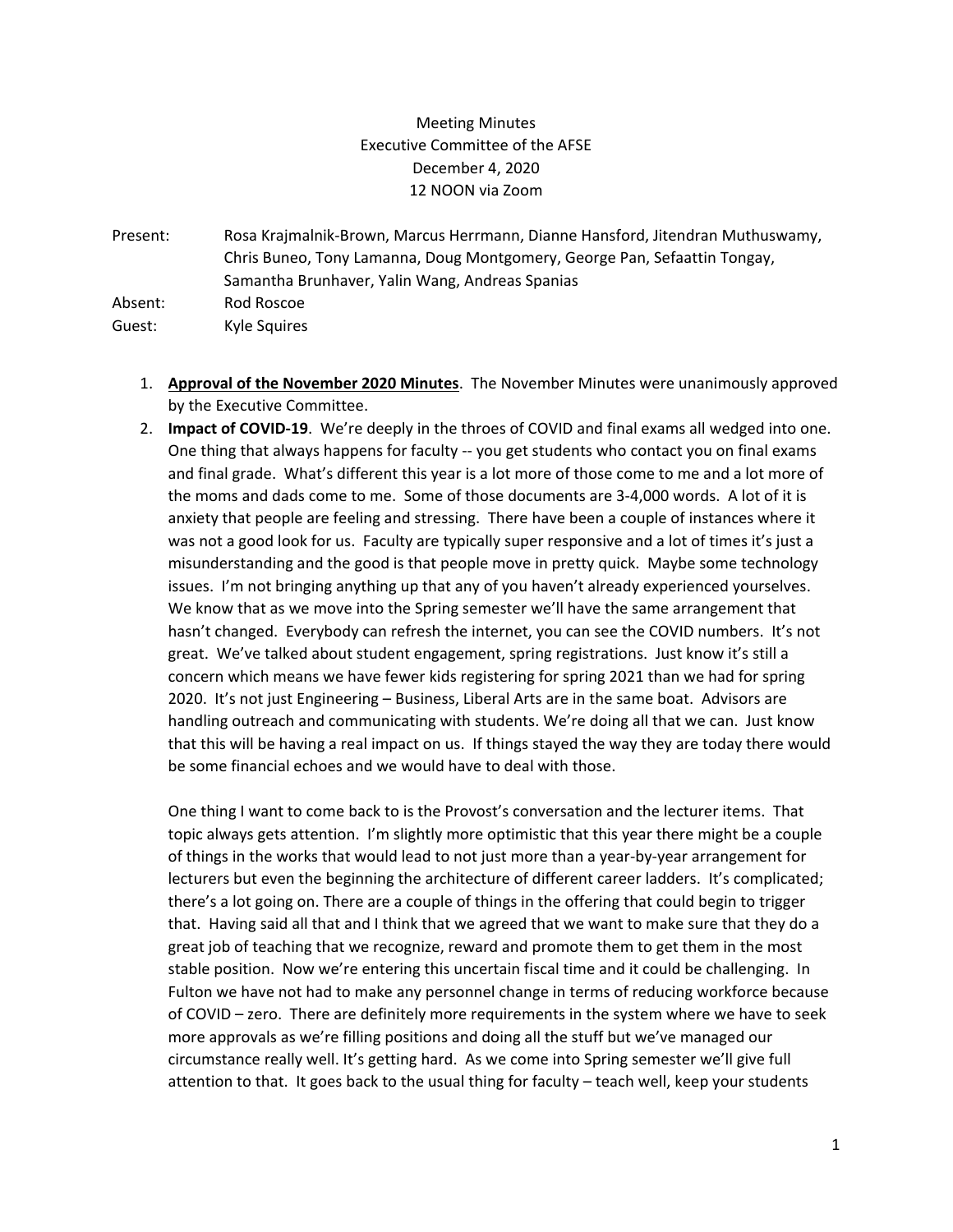engaged, encourage your colleagues and try to make it as engaging as possible. That remains our principal challenge.

Engineering will distribute a video message to any student who hasn't registered for spring. The tenor of the message is that you're on this journey to make a difference. It's not about starting salaries, it was about do you want to make a difference or not? You chose this major for very good and specific reasons. Why would you want to opt out? The other thing that is important, faculty have a powerful voice into their classes to reinforce the value of the class, the topic, the major and to set the context. Students lack context – they're young and inexperienced. We need to do a better job filling the void. Faculty messaging that context into their spring semester classes is important.

The conversations have been how do we make the program better? If it turns out that if in the process of making the program better, the conclusion is we don't end up spinning something out online that would be OK. If you're leveraging technology, it almost stands to reason that in the natural evolution that the program would have an online component. It's not starting your iphone and recording your lecture and letting the student have at it. In preparing online content you need to have it professionally prepared -- a new way to introduce things.

Marcus -- When we started doing ME online we were looking at ways to reorganize the ME program as a whole and integrate it better. The one drawback right now is that the online version and in-person version are completely separate. That might be a downside that would be nice to make more flexible. Students could take the actual asynchronous online version and then switch directly to in-person and vice versa. It would be helpful to have that.

Kyle -- There is a membrane that isn't very porous between the two. The cohort of students that pursue online programs are about 10 years older than the cohort of students who come to campus. Most on the online programs are transferring. You have different populations with different needs. Right now there isn't that much pressure owing to the different cohorts pursuing the different programs. They want different things. The 32 year old Army veteran enrolled in the online program probably has a family, a whole life going on and they're not going to come to campus that often. It's more about sharing the content and there are some issues there.

Marcus -- My experience has been in sharing the content. I haven't seen any obstacles to do that. It was more people that don't want to re-register for the in-person ME degree so they don't have an easy way to switch to the online degree. If a student was online and then decided to come back to campus it would be nice to have that easier path between them.

Kyle – The University does discourage that. It's complicated. It's because students who come to campus -- the 18-22 year-olds – the idea is to keep them in the campus environment where it's a lot easier to keep track of things like enrollments, classes, sections, residence hall, etc.

Tony – how do the ABET accredited programs with this online version and in-person version handle the equivalency if students aren't allowed to go back and forth between the two? You're almost saying they aren't equivalent. How does that play out with accreditation?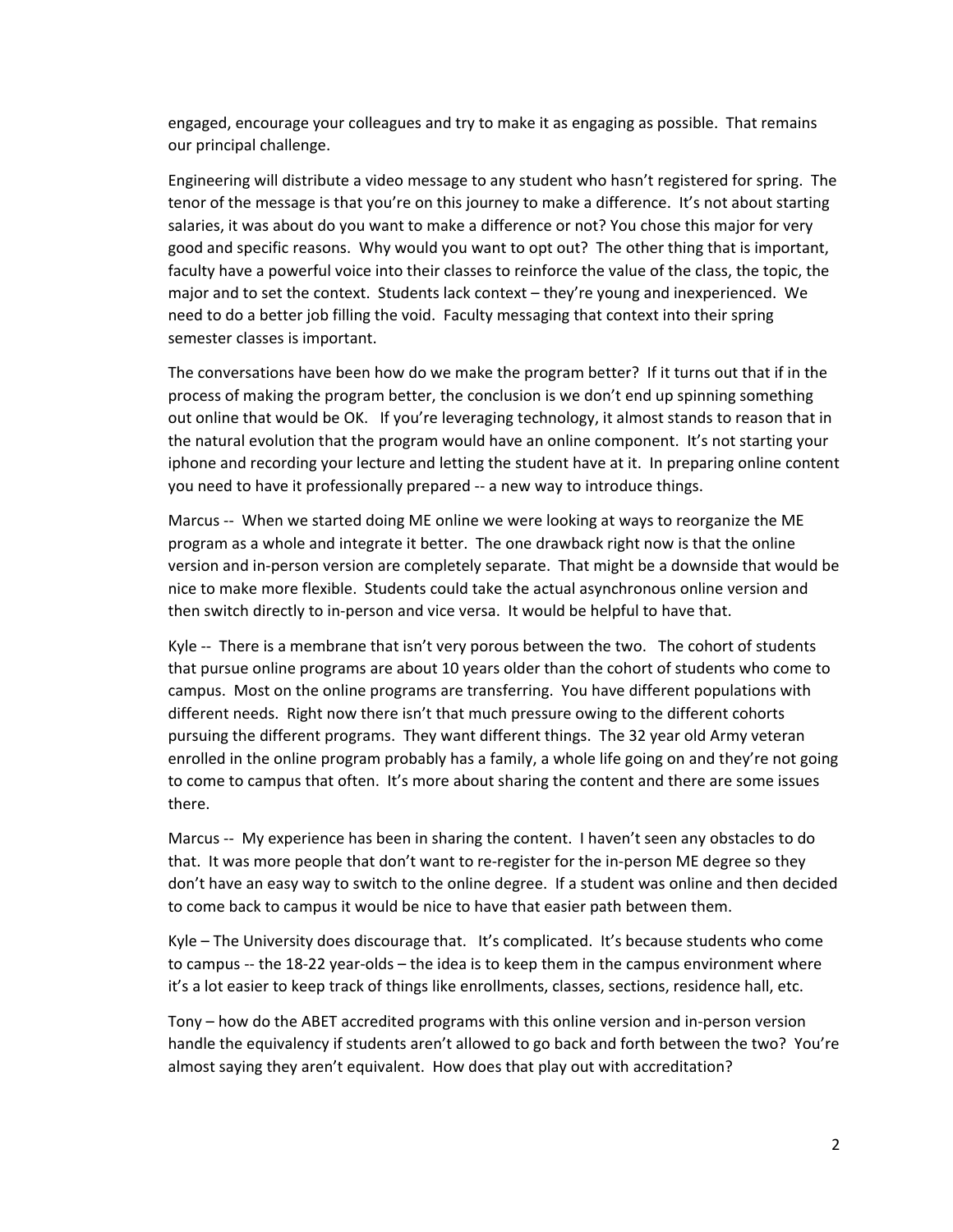Kyle – It's a single degree. Whether it's taught on campus or online the students have to have the same outcomes, otherwise you have issues.

Tony -- If it's equivalent it's hard to make the case why you shouldn't be able to switch back and forth.

Kyle – I think you can make the case. We charge kids sitting in the same class on campus really different rates, whether they're resident or out-of-state. So, there's a basis for that and that's a whole other conversation. It's complicated and we're learning. Back to ASU Sync. One of the reasons it's been difficult to stimulate engagement is because it's very easy to never come to campus at this point, take all your classes, do all your things. Are we happy for that environment we've created for ourselves? I'm not. We're on a bit of a high wire right now.

Marcus -- For the spring semester, could it be a plan to announce as early as possible if there are any changes to the finals? Not like this time around. Something that's not going to be changed?

Kyle – Sure. I was going to ask for pain points and clearly that's one of them. I get it.

Sefaattin – Just like we have switched to online education in March when COVID first hit our community. Let's say, In the middle of the spring semester everything is going well. Vaccine is out, everybody is getting vaccinated. I wonder if an early announcement to our students would be appropriate to say tentatively after the spring break we are planning to open our classes to meet in person only for in-state students. I understand the challenges for the students from Maryland who can't come here. Would it be helpful to at least give our students some degree of incentive to re-register for spring semester or future semesters?

Kyle – that circumstance is possible. If vaccines become available ASU would do it. But we couldn't put that messaging into the system now. Back in July/August we were basically open and teaching kids on campus. The impression we created was an open environment in the classroom. There's a lot of faculty who have not come to campus since March 16, not one time. These are difficult circumstances. You need to make sure you're thinking about others when you're making these decisions. If it went that fast, by March we would have clarity and could unplug the Zoom cord. It's interesting when you talk to first time students a handful of them are saying make us come to class. They want to come to class but they want other students there too. If you're coming to a class and there are only 9 kids in class of 50 that are coming pretty soon you lose your interest right. That's been a big challenge. We did it out of a caution to keep kids safe.

Tony -- That's the dynamic we're seeing in most of our upper division courses. They're saying why are we coming? We'd rather instead of us being here with everybody with their masks on we'd rather just see you in a Zoom. That's the mechanic we're seeing. If most kids aren't going to be here we don't want to be here either.

Kyle – It's understandable. Everybody does find their minimum energy state. We all seek/find it. That's been a natural outcome. So what do we have more control over? What can we do as faculty? Try to keep people in a safe health space where they can be more engaged. But I can almost hear faculty saying, wait, if I've got my door closed then nobody knows I'm here so what's the deal?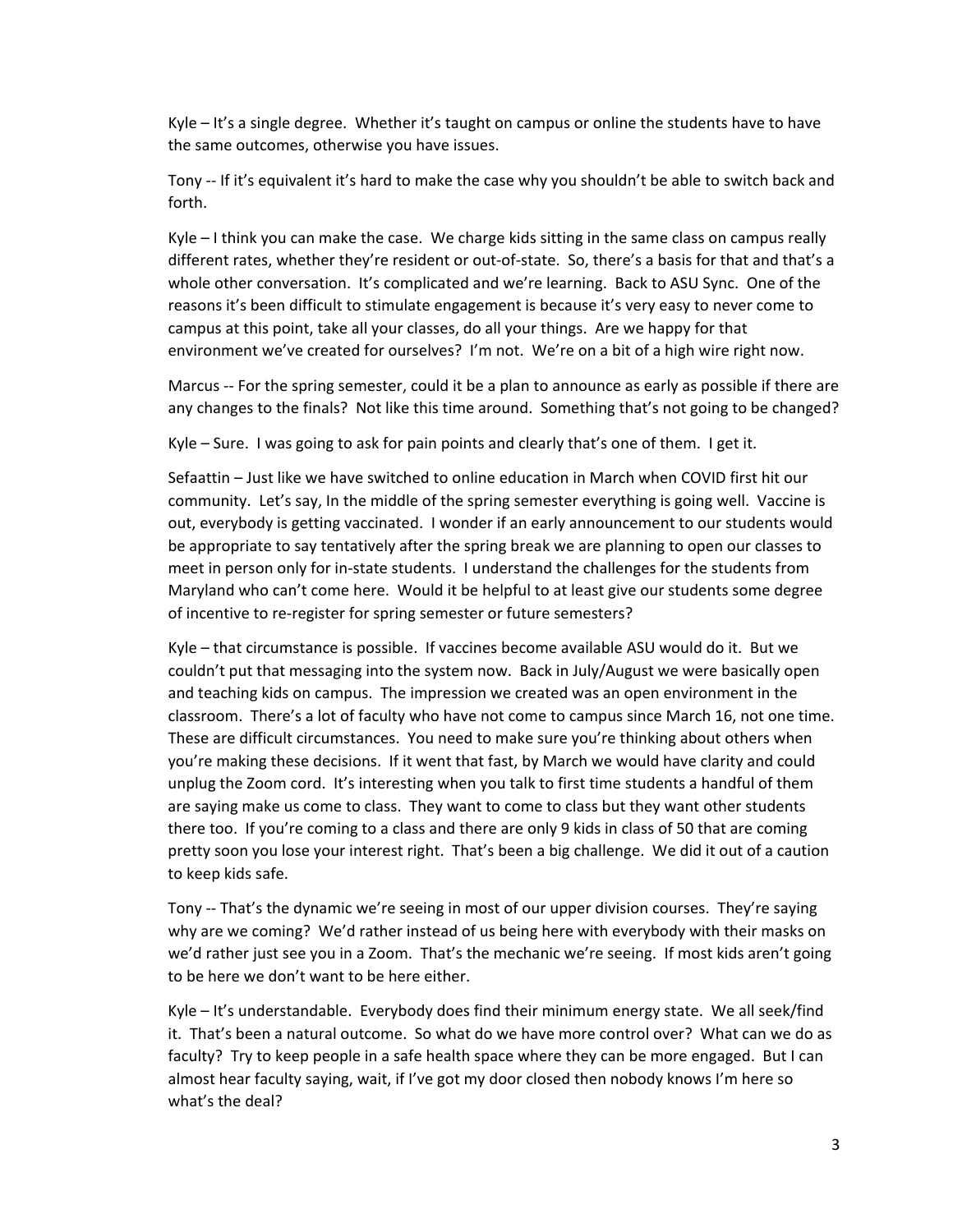Kyle – The hope is by certainly next Fall that we can be normal. I think it's a long shot that it could happen during spring semester. Would the university be so nimble – while keeping people safe – would we do it? Absolutely. But it's a long shot.

Sam – Students are making decision about whether they're instate/out of state, on/off campus based on what they think is going to happen. How do we deal with that?

Kyle – When you think back to last March there was a week to get things set then spring break and then we came back to a new circumstance. It took a week or two to get everything in place. When you do something like that it is a major change and so there is going to be some disruption not unlike the finals week challenge. It was well intentioned, but it created a lot of collateral problems.

Sef – Summer will be interesting. What can we learn during summer so we can transition to fall successfully?

Tony – would we be able to use the zoom infrastructure if we had a good reason? We have required summer internships and we've traditionally not had summer classes but with COVID we've been very successful with summer classes. Would we be able to continue that?

Kyle – yes. We'll see what happens over the next 4-6 months. We need to be really clear with the students this is how the class is going to be delivered. We're running that ASU class as ASU Sync only. Now that we've discovered that we can do it in a productive, reasonable way, how do we exploit this in a way that enables students?

Tony – It helps with recruiting if we can tell students they can be out in 3 instead of 4 years.

Marcus – Is the plan for classes that have over 100 students to be online only in the spring?

Kyle – the number is about 115. The reason is because of what happened in the fall with parallel sections of the same class, some over some under 100. It got very confusing. Programs wanted the classes to be consistent. But we had programs that got stuck. Now you're only 87 students, but we're still Sync only because of the other section and that doesn't go over very well. We are trying to be super clear about which sections in which programs of which courses are in person, meaning humans in the room. If you want the classroom experience, we're trying to shuttle those students into that particular section.

Marcus – That info isn't necessarily in the class search, right?

Kyle – I don't know how it's all been implemented. Go back to the threshold about 115. The way you can ensure the in-person component is to take one of those sections, set the classroom size to be 75 and that way by default it will have an in-person component and if the other sections are over 115 or by ASU Sync then it's clear to students.

Marcus – It might be good to have that in the class search especially if instructors have accommodations. Otherwise, it looks like the instructor is in the classroom which is not necessarily the case.